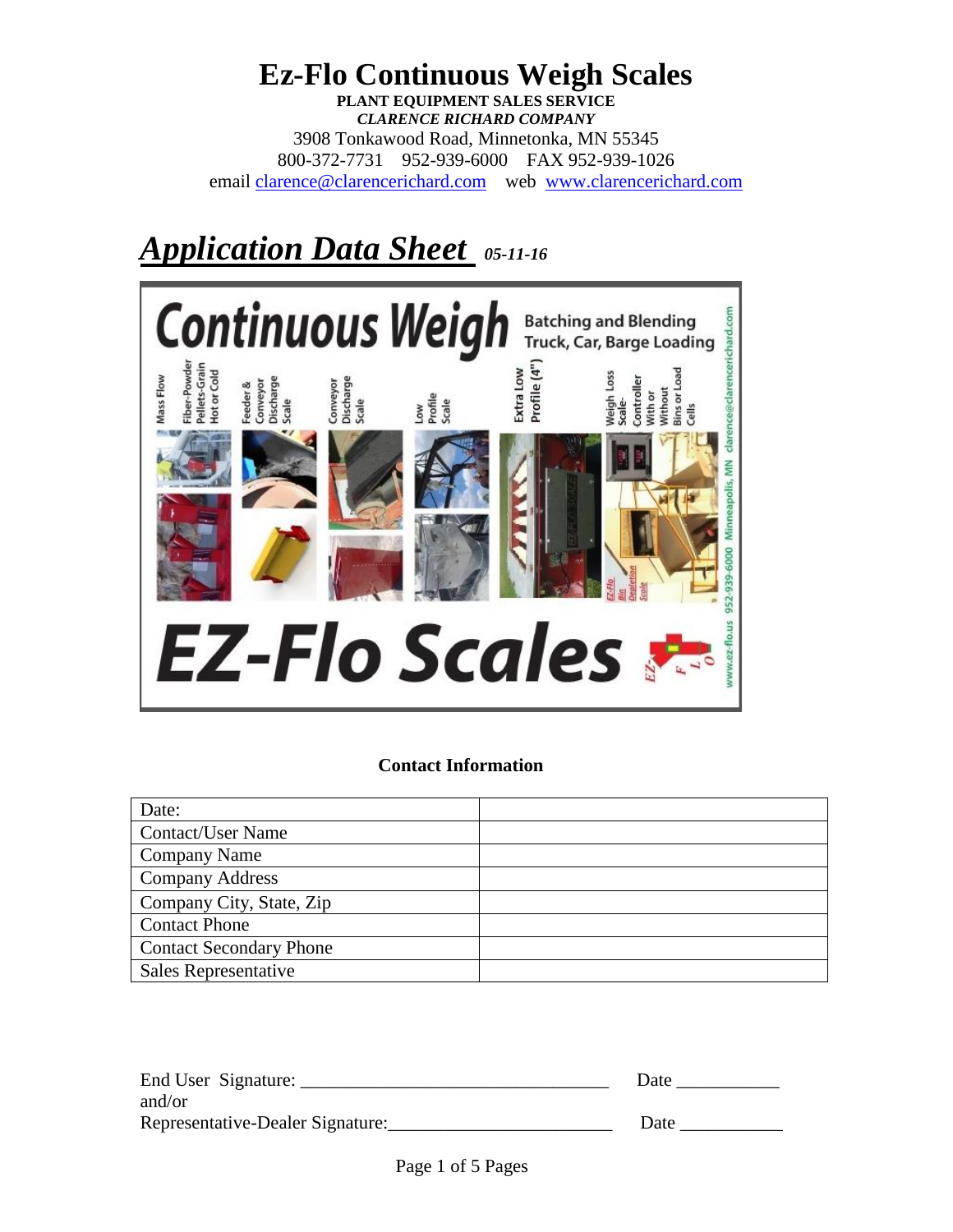## **Ez-Flo Continuous Weigh Scales PLANT EQUIPMENT SALES SERVICE** *CLARENCE RICHARD COMPANY* 3908 Tonkawood Road, Minnetonka, MN 55345 800-372-7731 952-939-6000 FAX 952-939-1026 email [clarence@clarencerichard.com](mailto:crco@Clarence) web [www.clarencerichard.com](http://www.clarencerichard.com/)

#### **Application Information**

| Application: (Describe the application in     |  |
|-----------------------------------------------|--|
| which the scale will be used.)                |  |
| <b>Scale Objectives: (Inventory Control,</b>  |  |
| <b>Batching Control, Blending Control)</b>    |  |
| <b>Flow Rate Range Requirments: (i.e 3.5)</b> |  |
| to 10 tons per hour or 50 to 130 pounds       |  |
| <i>per minute</i> )                           |  |
| <b>Measurement Accuracy Required:</b>         |  |
| (within $xx\%$ of reading)                    |  |
| Data Requirements: (Material Totalizer,       |  |
| <b>Material Flow Rate, Tons or Pounds per</b> |  |
| <i>minute</i> )                               |  |
| Data Display Location: (Where does data       |  |
| need to be seen or modified.)                 |  |
| Scale Location: (Will be scale be             |  |
| physically located in one location or will    |  |
| be moved around based on job needs.)          |  |
| <b>Describe any Environmental Conditions</b>  |  |
| <i>(caustic, explosive, high temperature,</i> |  |
| <i>temperature variations)</i>                |  |
| 1) Hours of Operation/Day                     |  |
| 2) Days of Operation/Week                     |  |
| 3) Weeks of Operation/Year                    |  |

### **Material Information**

| <b>Materials Being Measured: (fly ash,</b> |  |
|--------------------------------------------|--|
| hydrated lime, grain)                      |  |
| <b>Material Density: (lbs/cubic foot)</b>  |  |
| <b>Material /Environment Temperature</b>   |  |
| <b>Ranges:</b>                             |  |
| <b>Material Moisture % Range</b>           |  |

| End User Signature:              | Date |
|----------------------------------|------|
| and/or                           |      |
| Representative-Dealer Signature: | Date |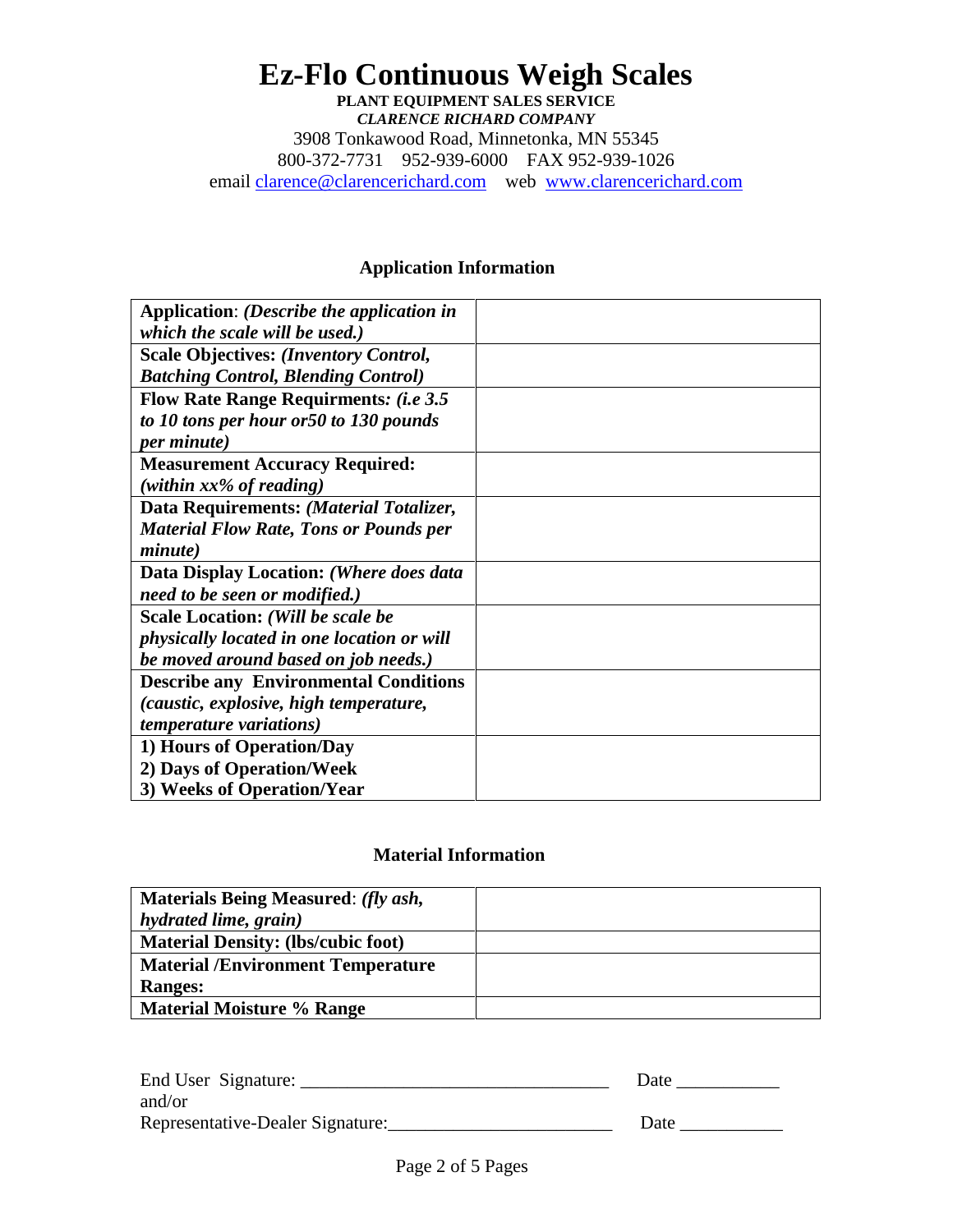# **Ez-Flo Continuous Weigh Scales PLANT EQUIPMENT SALES SERVICE** *CLARENCE RICHARD COMPANY* 3908 Tonkawood Road, Minnetonka, MN 55345 800-372-7731 952-939-6000 FAX 952-939-1026 email [clarence@clarencerichard.com](mailto:crco@Clarence) web [www.clarencerichard.com](http://www.clarencerichard.com/)

#### **Material Flow Information**

| <b>Describe Conveying Equipment and</b>        |  |
|------------------------------------------------|--|
| <b>Transitions gravity feeding the Flow</b>    |  |
| <b>Scale</b>                                   |  |
| <b>Describe Conveying Equipment and</b>        |  |
| <b>Transitions evacuating the Flow Scale</b>   |  |
| Describe any machinery and processes           |  |
| creating vibrations transmitted to the         |  |
| <b>Flow Scale.</b>                             |  |
| Describe any air Flows through Scale or        |  |
| <b>Air Pressures above or below</b>            |  |
| atmospheric. Empty Vanes of an Air             |  |
| Lock can introduce pressure into the           |  |
| flow scale chamber                             |  |
| <b>Describe Flow Rate Consistency (i.e.</b>    |  |
| <b>Flow rate remains consistent. Flow rate</b> |  |
| changes significantly when feed mills are      |  |
| brought on line or taken off line or           |  |
| material feeding scale bridges regularly       |  |
| causing erratic flows.)                        |  |
| <b>Describe Environmental Conditions For</b>   |  |
| the Scale and the Electronic Integrator        |  |
| (indoors, out doors, hot, cold, windy, rain,   |  |
| humidity, hose down area, dusty, dirty)        |  |
| <b>Describe any Material Flow Ability and</b>  |  |
| Problem Considerations (sticky, chunky,        |  |
| high moisture content, bridging, choking)      |  |
| <b>Describe any Maintenance</b>                |  |
| Considerations (to be washed down,             |  |
| <b>Flow Scale Adjustment Access ability</b> )  |  |

| End User Signature:              | Date |
|----------------------------------|------|
| and/or                           |      |
| Representative-Dealer Signature: | Date |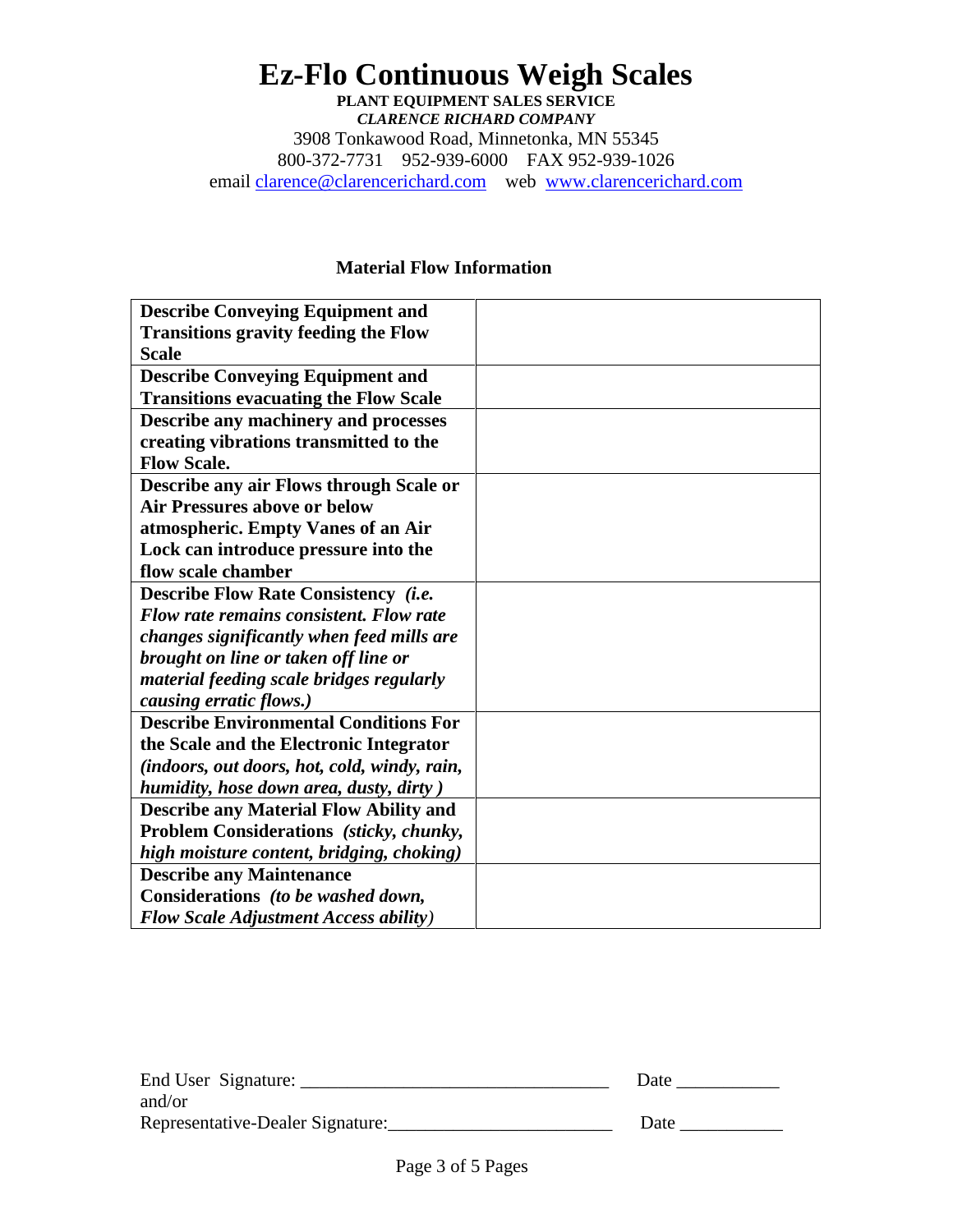# **Ez-Flo Continuous Weigh Scales PLANT EQUIPMENT SALES SERVICE** *CLARENCE RICHARD COMPANY* 3908 Tonkawood Road, Minnetonka, MN 55345 800-372-7731 952-939-6000 FAX 952-939-1026

email [clarence@clarencerichard.com](mailto:crco@Clarence) web [www.clarencerichard.com](http://www.clarencerichard.com/)

## **Misc. Considerations**

| Any other Special Considerations (Food          |             |
|-------------------------------------------------|-------------|
| Grade, Load cell accessibility adjustment       |             |
| problems, Inner scale cavity accessibility      |             |
| adjustment problems - Inspection door           |             |
| rearrangement)                                  |             |
| Delivery Needs ('Need By' date)                 |             |
| <b>Material Calibration Considerations</b>      |             |
| (how do you plan on capturing a                 |             |
| measured weight run through the flow            |             |
| scale so as to compare to captured              |             |
| material weighed on separate scale).            |             |
| <b>Option: Calibration Slide Gate,</b>          |             |
| <b>Calibration Divert Stand.)</b>               |             |
| <b>Installation Considerations (Excessive</b>   |             |
| vibration or rocking, flow scale height,        |             |
| size weight restriction, Scale Discharge        |             |
| <b>Square to Round Transition option, Scale</b> |             |
| <b>Discharge Divert Chute option, excessive</b> |             |
| air flow through the scale – airlock option     |             |
| <i>requirement</i> )                            |             |
| <b>Electrical Considerations</b>                |             |
| <i>*Scale integrator – analog output – 4-20</i> |             |
| ma                                              |             |
| <i>*Automatic Blending Control</i>              |             |
|                                                 |             |
| <b>Mechanical Considerations</b>                |             |
|                                                 |             |
| <i>*Discharge Tapered Transition – Square</i>   |             |
| to Round.                                       |             |
| <i>*Calibration Jam Gate – 16" Square to</i>    |             |
| $10"$ or $12"$ (to be mounted under             |             |
| customers discharge auger)                      |             |
| <i>*Scale Discharge Divert Chute (typically</i> |             |
| scale is mounted on top so product              |             |
| discharges straight through or is diverted      |             |
| to a container used for calibration)            |             |
| <i>*Turnkey Service Requirements</i>            |             |
|                                                 |             |
| and/or                                          |             |
|                                                 | Date $\_\_$ |
|                                                 |             |